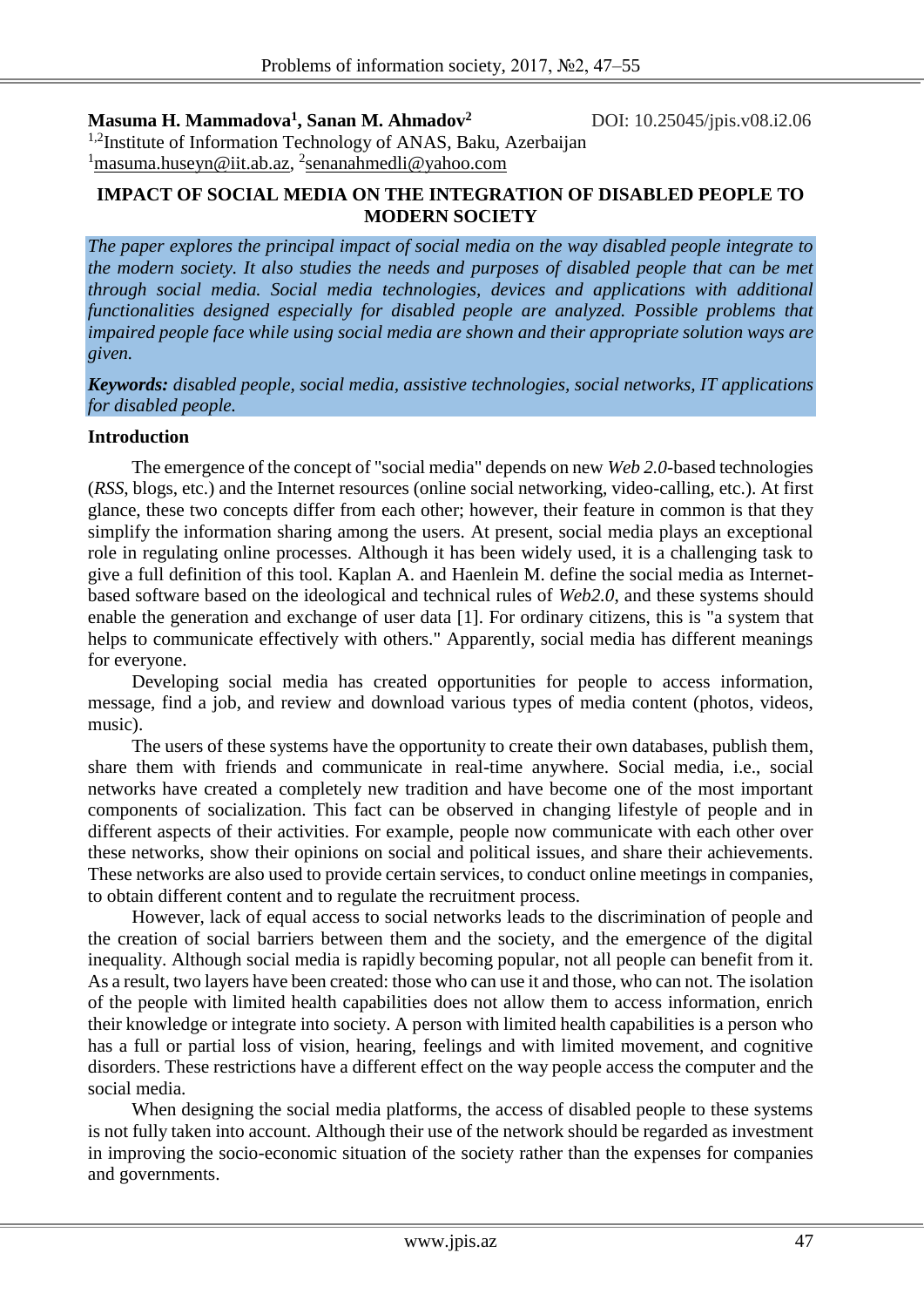This article aims at examining the use of social networking for people with limited health capabilities and the role and importance of social media in their integration into society.

## **Purposes of using social media and requirements of disabled people**

The World Health Organization reports that currently, 15 to 16 percent of the world's population has certain health restrictions. This is about 1 billion people [2]. In the corresponding report by the UN, this figure is slightly less and accounts for 10 percent [3]. At present, disabled people constitute 5.6 percent of the total population of Azerbaijan [4]. The studies conducted by the United Nations Development Program have shown that 80 percent of the world population is in developing countries, and 20 percent of the poor in the world are disabled people [5]. Disabled people often have great potential and ability to work actively in the social life, however the lack of access to information and communication prevents them to realize it.

A number of goals, needs and communication problems of people with limited health capabilities can be solved through the social media. Of course, from the prism of the social media, the social needs of the people with disabilities are directly related to their demographic (age, gender), physical and mental characteristics, education level, work ability and other indicators, which can be satisfied by various means. The goals and needs of the disabled people related to the use of social media are shown below [6-11].

*Personal*. These goals and requirements imply the communication with other people (written or verbal), exchange of ideas, pictures, paintings, articles and Internet resources.

*Job Search and Labor Activity*. Social Networks are a new tool for finding a job and establishing contact with the employer. *LinkedIn.com* is intended for creating new business relationships and finding a job. Currently, vacancy databases of social networks offer the jobs to be performed at home via the Internet. Social networks provide disabled people with access to different information, communication, education and work in different areas. For example, positions related to the information technology as a computer operator, webmasters, network administrator, and designer are more convenient for these people.

*Education*: Finding adequate employment depends on the availability of relevant knowledge and qualifications of the disabled people. The experience of Norway, the Netherlands, Finland and other developed countries shows that the remote education process can be achieved only through the use of advanced information and communication technologies (ICT). ICT provides an opportunity for the practitioner to communicate with a disabled person. The following opportunities are achieved through the social networks:

- 1) dissemination of information on participation in online classes;
- 2) uploading the information facilitating the acquisition of the material;
- 3) favorable conditions for discussing topics related to the course;
- 4) opportunities for listening to audio and video lessons.

**Leisure**. People with physical limitations can use the social network to watch and download entertaining videos, movies, pictures and museum exhibits, play online games, listen to songs in different genres, and watch educational videos. Today, the Internet resources available to people with disabilities provide the sharing of information and innovations between them.

*Different services*. People with disabilities get access to medical, legal, e-commerce and other services through the social networks. The development of different types of social media (social networks, forums, and blogs) has led to the formation of networks of professional communities. For example, specialized medical social networks bring together the doctors of different areas. These networks allow individuals with physical disabilities to take advantage of online consultations of physicians and pharmacists.

In general, the above-mentioned social media opportunities are very important for each individual, however the people with limited health need these services more. Of course, support for people with limited health capabilities through ICT and choosing the appropriate technologies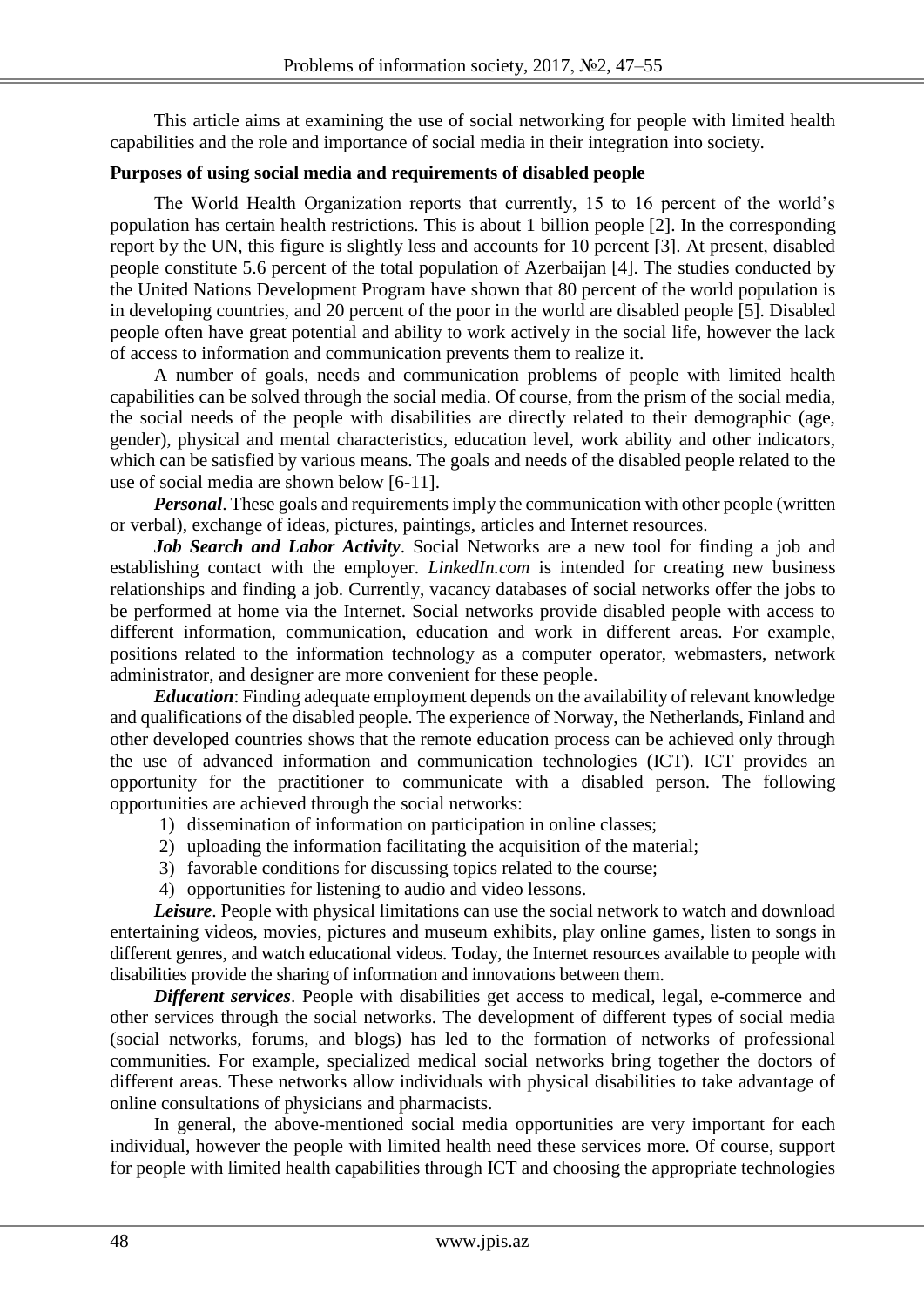can be identified after the reasons for disability are properly analyzed. From this point of view, it is desirable to divide the disabled into four main categories and determine the direction of social integration on each of them [12]:

- people who do not partially or completely see;
- people who do not partially or completely hear;
- people with physical disabilities;
- people with mental problems.

An analysis of the use of social media by disabled people in the listed categories indicates that each category has a different purpose for using social media.

For example, the blind can communicate with friends using social networks (*Twitter, Facebook*) and share certain information about themselves. Visually impaired people look for jobs or expand their careers through *LinkedIn*. That is, these systems are really of great importance to increase the well-being of people with limited health capabilities [13].

Studies have shown that disabled people with intellectual disabilities have difficulty to communicate face-to-face with other people. Communicating with others on the Internet and social networks may eliminate this problem. As a result, they can comfortably communicate with others.

There is one thing in common in the use of social media. Thus, social media plays a major role in integrating these individuals into society, regardless of the purpose of use of those with limited health capabilities.

#### **Technology for using social media for people with limited health capabilities**

Modern scientific and technical development creates opportunities for people with disabilities to have equal opportunities in society with healthy people. Given the physical limitations of this category of people, technologies have been created that enable the control of computer hardware, data entry and processing, and software compatibility with certain systems. These technologies, which were first introduced to people with disabilities in 1998, were called "assistive technologies", and a great deal of work was done in this direction. Assistive technologies are a common term that incorporates auxiliary, adaptive and rehabilitation devices [15]. Auxiliary devices are intended for people with all physical and mental defects, while adaptive devices are designed for the needs of certain individuals based on special order.

The following two issues are crucial for the people with disabilities to take full advantage of social media [10]:

- A device or tool used by them should incorporate the potential of certain assistive technology;
- A social media platform or service should be designed to be accessible to those individuals.

## **Opportunities to use social media on existing devices**

One of the factors influencing the effective use of people with disabilities is that the provision of their access to these technologies and resources.

There are a number of technological tools that support the access of persons with disabilities to social media [16]:

*1. Mobile devices*. The role of such devices in society is increasing day by day. Particularly, in recent years, everyone has already started using smartphones. The number of people using mobile devices in 2015 is estimated at 4 billion. This indicator is predicted to reach 5 billion in 2019 [17]. Mobile devices play a crucial role in supporting people with limited health capabilities. This is due to the development of certain assistive functions on those devices for the disabled.

A large number of applications on *iPhone, Samsung, Nexus* and other technology have been introduced. These apps help people with disabilities access the device. They include:

*VoiceOver*. This application enables the blind people to use *iPhone*. The name of the program automatically sounds whenever the user touches anywhere on the phone. Moreover, if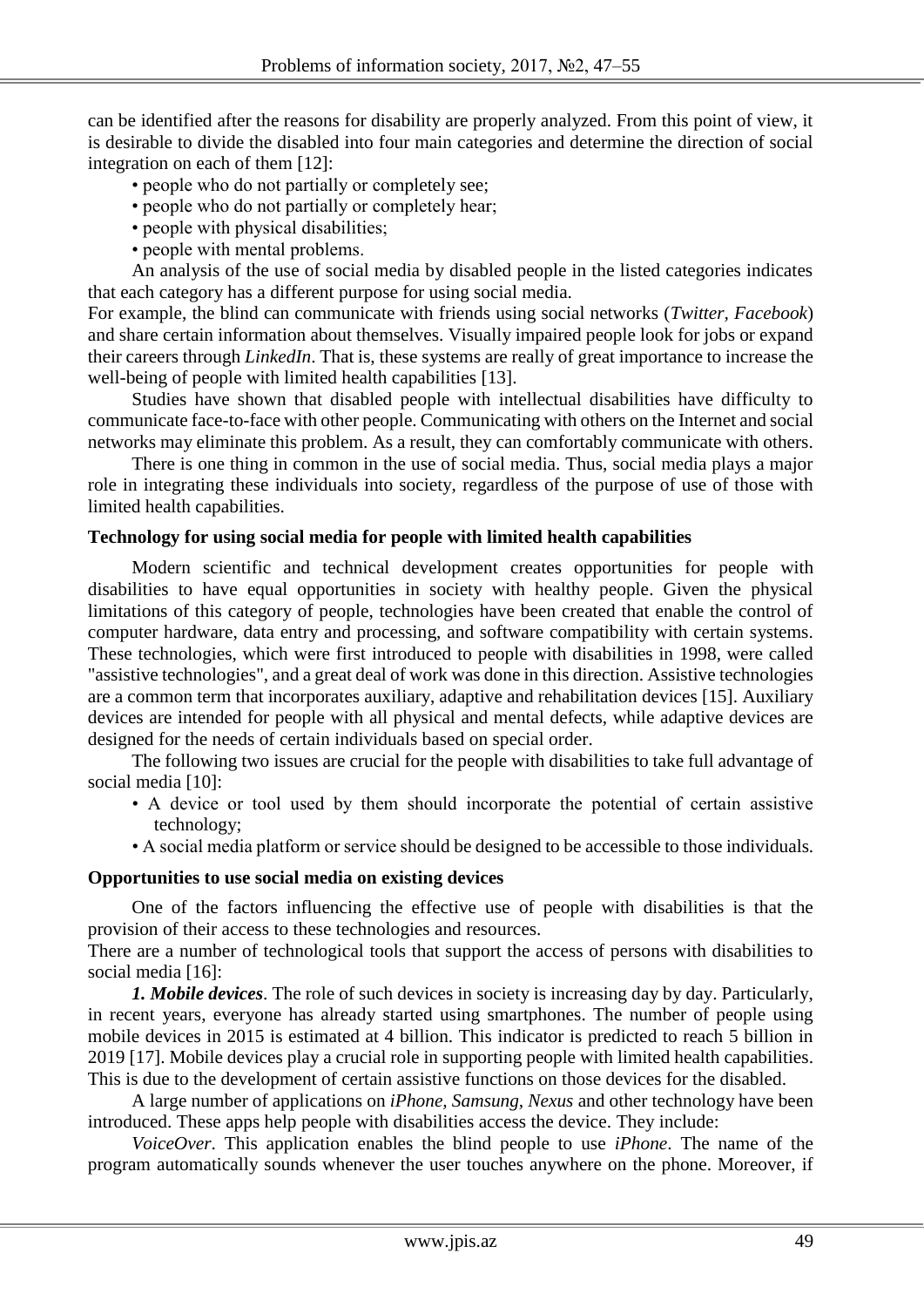the user receives a message, the device converts it to audio-information. Thus, the user is able to use the phone even if he/she does not see it [18].

*Zoom*. This application zooms in any object on the screen. Hence, people with a weak vision can use the phone capabilities [19].

*Siri*. It can be controlled by the voice of the user [20].

*Voice Access*. It also enables to control the device by voice on *Android* platform [21].

*Large Text*. Makes it easier to see the texts enhancing all written information on the screen [22].

Apparently, the use of these applications can expand the access to social media.

*2. Internet and modern web technologies.* Internet and web technologies play an important role in meeting the health needs of people with disabilities. This technology is the basis for social networks and provides the socialization of the individuals with disabilities and their access to diversity of services (distance learning, online education, e-health, etc.).

Modern approaches in this field aim at recovering the social status of the persons with disabilities, achieving their financial independence and social adaptation. The use of social services (market, restaurant, cinema, post office, school etc.) by the physically disabled people is often very difficult compared to healthy people. The use of transport, rent, property, and banking and other services and infrastructures, leisure and social activities are also challenging for persons with disabilities. The barriers facing these people can be grouped as follows: physical isolation; labor restrictions; disadvantaged due to the social and labor restrictions; environmental barrier; information barrier; emotional barrier, and communication barrier.

The Internet and modern web technologies are helping the disabled people to overcome these obstacles. Purchase and delivery of the goods from the Internet store, payment of utility services through Internet-banking, and purchase of newspaper and magazines through the Internet-library enables the socialization of these people. Being aware of the events happening around the world via the Internet, taking virtual tours to different cities of the planet or virtual excursions to the museums are also possible [23].

Most of the current events taking place around the world are reported through social networks. It helps the users to access information more easily. In this regard, an active participation of the people with certain restrictions in social networks is directly related to their socialization in the society.

*3. Artificial intelligence technologies.* One of the most evolving spheres of recent times is related to artificial intelligence. Of course, the problems the people with physical limitations encounter when using social media may not stay out of the scope of this field.

One of the applications used to help the disabled people is *Mind Machine Interface (MMI)* or *Brain-Computer Interface (BCI)*. This app supports the people to control the robots with the thoughts. People who have physical restrictions can use social media more conveniently through these devices.

The studies conducted by the Massachusetts Institute of Technology in 2016 have led to the development of a new technology to help the people with hearing impairments reach out to other people. Hence, the person with hearing problems is wearing the gloves that can transmit information to the computer via *Bluetooth* and conveys this thoughts expressed by the gestures into the computer. The computer helps to understand that person better by converting this information into a voice. Apparently, in the future, this invention can play a very important role in the process of integrating people with hearing impairments [24]. This technology can also be used to integrate people with disabilities into social networks. Thus, large companies such as *Facebook* enable their software to be operated with human voice, and people can benefit from this network by using this voice converter device.

*Facebook*, one of the world's most powerful social networks, has made enough innovations in this area. The company has made use of artificial intelligence technologies to ensure its users to make better and more efficient use of *Facebook*. Thus, the company has provided a voice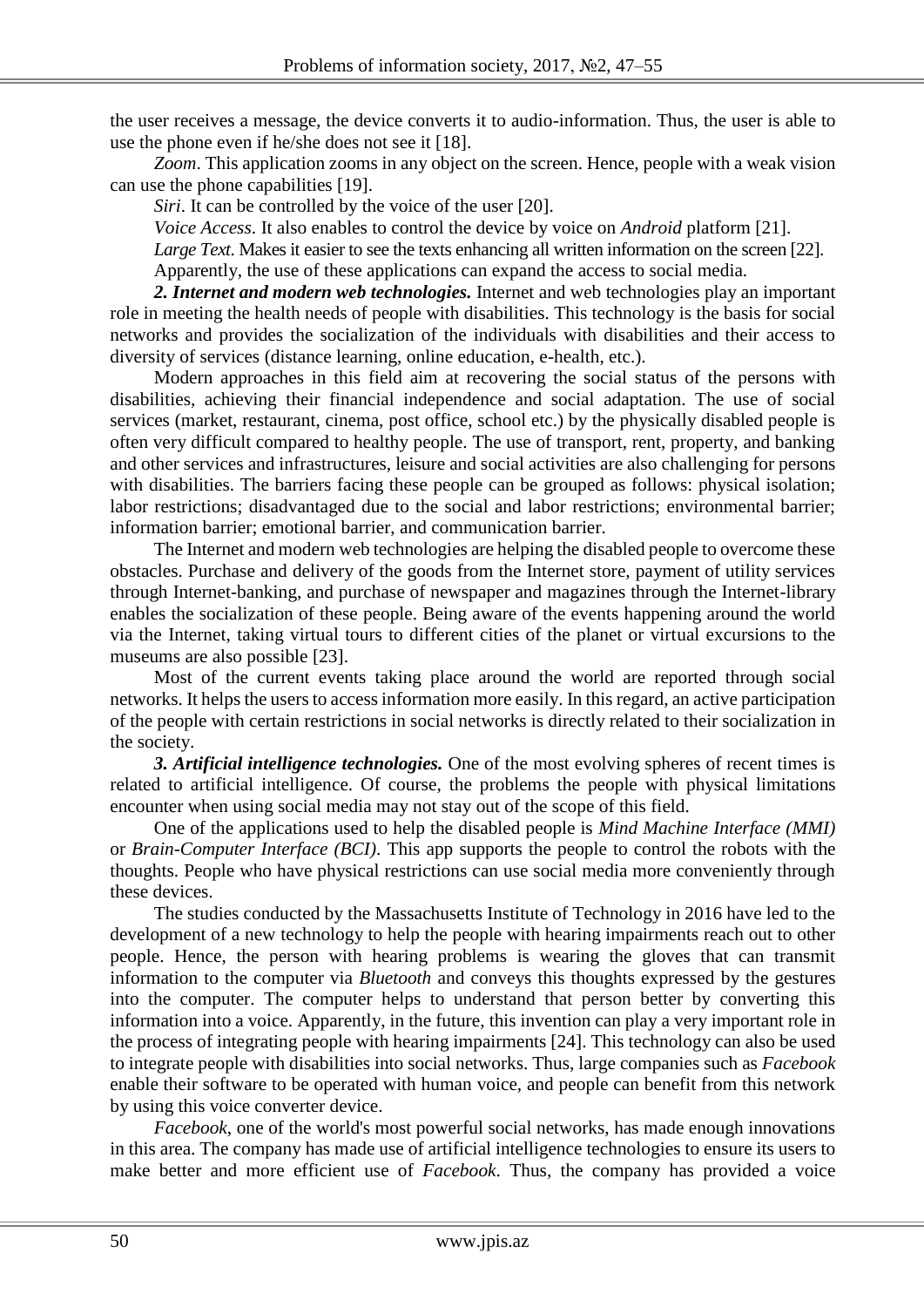explanation of the images uploaded into the system through artificial intelligence components to provide the users with vision problems to better understand the images shared by some friends [25]. Through this change, the user with visual problems will be able to see his/her friend relaxing on the shore, playing the musical instrument, or eating with family. It should be noted that *Facebook* supports this app in 20 languages and on *Android, iOS* and web environment.

It should be noted that certain work is also carried out in this area in Azerbaijan. For example, the Azerbaijani *NeyroTex* Company has developed the first pilot mini-computer controlled by the voice for blind and visually impaired people with the support of the Ministry of Transport, Communication and High Technologies and the Heydar Aliyev Foundation. The goal is to provide equal access to ICT for blind and visually impaired people.

The new device differs from the others by the absence of a monitor and keyboard, and all commands are controlled by a microphone. The mini-computer is equipped with the capabilities to get acquainted with the latest developments online through the voice commands, to use e-mail, to sound electronic texts, to accept and respond to phone calls. Computer software and all commands are in Azerbaijani language. The speech translation into Russian and English is also scheduled in the future [26].

Today, people with physical disabilities can read, write, visit, or even get acquainted with surroundings through ICT. Therefore, the catalysts role of ICT in this assistance process will always be important. All these technologies, of course, create favorable conditions for persons with disabilities to use social media.

#### **Opportunities of software applications supporting social media**

Today, social networking provides a variety of opportunities for physically restricted people to use social media. One of the best providers of these opportunities is *Facebook*. It should be noted that people with limited health capabilities may encounter certain questions when using these networks:

- What are the benefits of this software?
- How to install them?
- Where and how to apply if a problem arises?

For a complete clarification of these questions, each network should provide specific guidelines for its physically disabled users and ensure that their use of the system.

There are social media applications that are currently actively used in Azerbaijan. Here are some examples:

*Facebook* - according to statistics, currently 1.79 billion people worldwide are actively using this social network [27]. The corresponding indicator in Azerbaijan is 1 million 846 thousand people [28]. This network is designed to communicate with more friends, to create a group, to be informed about the opportunities provided by the companies. Obviously, this company, which has the largest market share in the world, is a social network that provides the most accessible opportunities for people with disabilities. Its page titled *Facebook Accessibility* publishes the updates related to the people with disabilities and offers new job opportunities for them [25]. The company has also developed guidelines for them. Additionally, the *Facebook Add Captions* project also offers new opportunities for the people with disabilities. This project provides the users with hearing problems to add subtitles to the videos shared on *Facebook* expanding their opportunities to understand videos [25].

*LinkedIn* - one of the most important software applications, though it does not have a large share in the social networking market. This network offers its users the opportunity to expand their careers and find new job opportunities.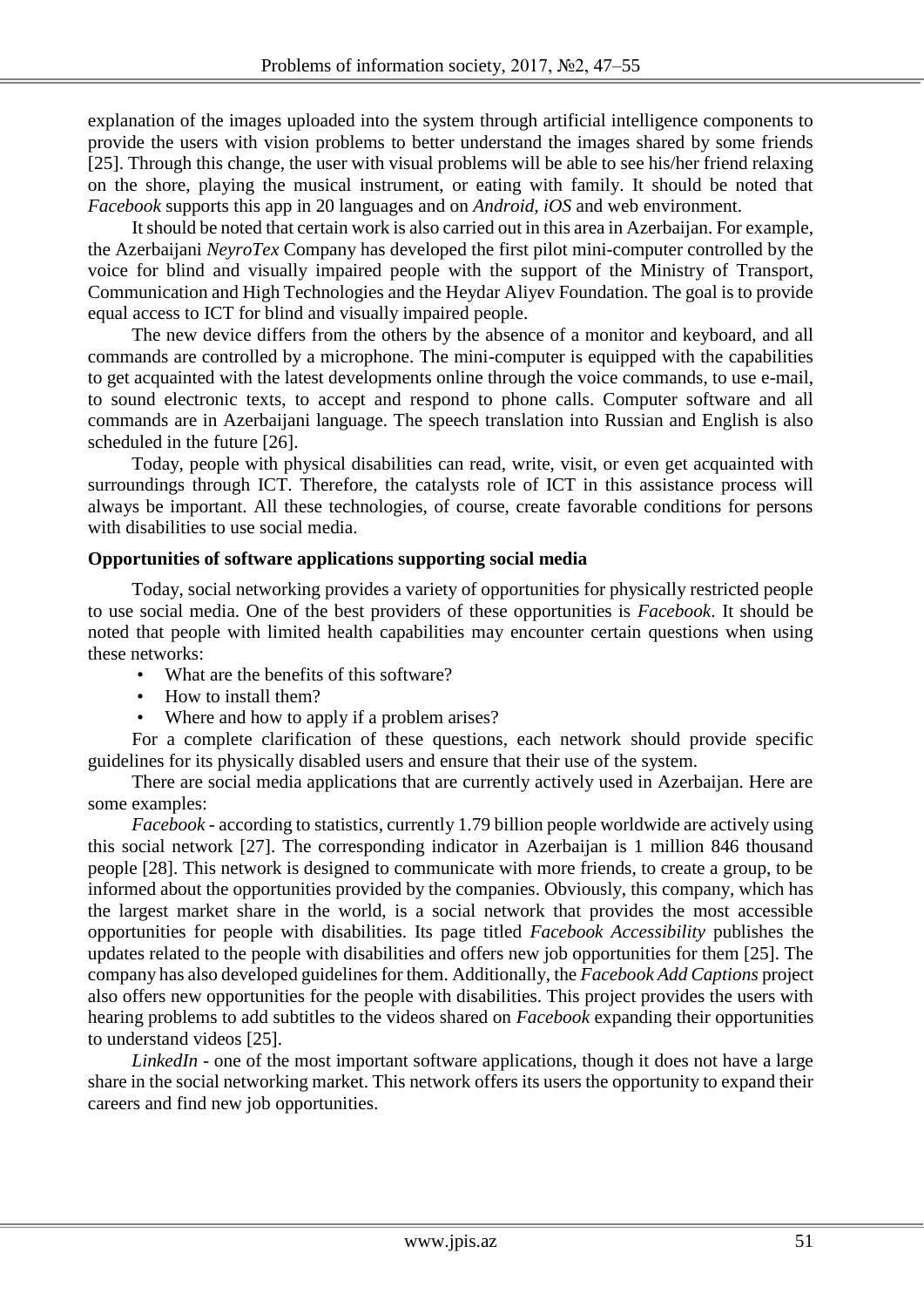

Figure 1. The growth dynamics of the users of LinkedIn for years 2009-2016

*LinkedIn* is of great importance for the people with health disabilities. Using this network they can find new jobs and even develop their careers. The network has 450 million users worldwide [29]. 143,000 of them are the users from Azerbaijan [30]. Figure 1 shows the growth dynamics of *LinkedIn* users for years 2009-2016.

*Instagram* is providing to share the images of the network users. Designed rather for entertainment, this software can be used to help people with disabilities to benefit from more enjoyable and exciting moments. 500 million people worldwide are actively using *Instagram* [31]. In Azerbaijan, this number is about a million [32]. Although *Instagram* is very actively used in the world, it has made few innovations in this area. It just created the *disability hashtag*. The users share their information gathering under this *tag*. Undoubtedly, ignorance of *Instagram* toward such a large user market can lead to lose the competition with other major social networking companies.

 Figure 2 presents statistical data on the number of active users (million) in various social networks in 2017.



Figure 2. Number of active users in different social networks in 2017 (mln.)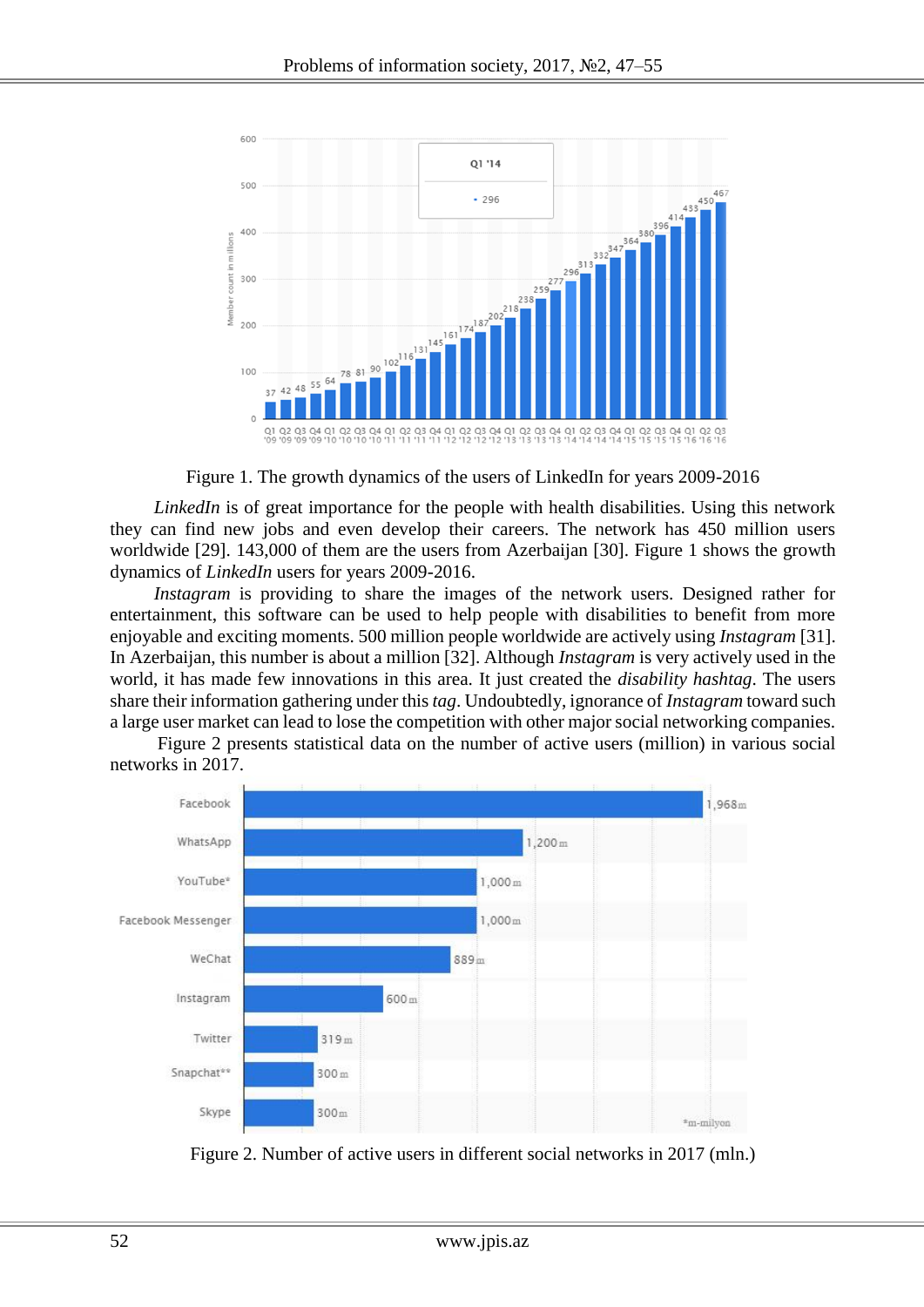*Skype* - since it is used by both individual users and companies, it is crucial to increase the capabilities of disabled people to use this network. Being used by around 300 million people in the world, this software is also very popular in Azerbaijan [33]. *Skype* has also made a number of changes in this area and has increased the level of accessibility for the people with disabilities. For example, *Skype screen readers*, designed for *Windows 8*, have made it easier for people with visual impairments to use the system [34].

Despite the fact that these social networks have a very important position in the world, their wide and comprehensive use by the disabled people has not yet been fully met. From this point of view, these companies have a great responsibility. With their help, the social media barrier to the disabled can be easily overcome.

#### **Problems faced by physically restricted people when using social media**

The above social networks can meet a number of needs of the people with limited health capabilities. However, not all disabled people can benefit from these resources. Thus, some of them do not have access to social networks, others do not use them for a variety of reasons, while some are even unaware of the existence of these resources.

Obviously, anyone who uses social media must first have access to the Internet. In order to ensure the use of social media by disabled people, first of all, this area should be thoroughly studied. The report of the Pew Research Center for 2015 revealed that only 54% of people with disabilities had access to the Internet [35]. This, in turn, proves that there are still many problems in this direction.

Another problem facing people with disabilities is that both existing devices and social media platforms can not be used by those individuals. This problem has been still remained unsolved, though many companies offer some solutions in this regard. One of the main reasons preventing the use of social media by people with disabilities is the high cost of the technologies providing the access to these resources. The majority of the people with disabilities are unaware of the opportunities created by the government and companies for them. Thus, the problem of educating the people with limited health capabilities and organizing certain training courses for them arises.

The following suggestions are made to address the above-mentioned problems:

- 1. Provision of the use of ICT of the people with disabilities in each country shall be the basis for the social and economic integration of the citizens of this category.
- 2. Studies shall be conducted in order to determine the status of the Internet access and the use of social media by the people with disabilities.
- 3. ICT applications from existing technical tools for the people with limited health capabilities shall be developed and reasonable prices for them shall be offered to expand the access to these technologies.
- 4. Government shall play an important role in developing, stimulating and promoting ICT applications, and achieving affordability of these assistive technologies.
- 5. Individuals with limited physical capacities shall be regularly enlightened about the opportunities created by governments and companies being notified through media, social networking, online lectures, and presentations.

## **Conclusion**

As a result of the widespread use of web technologies in recent years, social media has become a very important tool in the community. For the people without disabilities, this sector implies the opportunity to find new job opportunities, socialize, entertain, and learn about certain services, while for the people with disabilities it is a chance to integrate into society breaking down the barriers. From this point of view, the use of this system is of great importance for the people with disabilities. *Facebook, Instagram, LinkedIn* and *Skype* have a large share in the social media area. Though they have some integration efforts in this area, unfortunately they have not achieved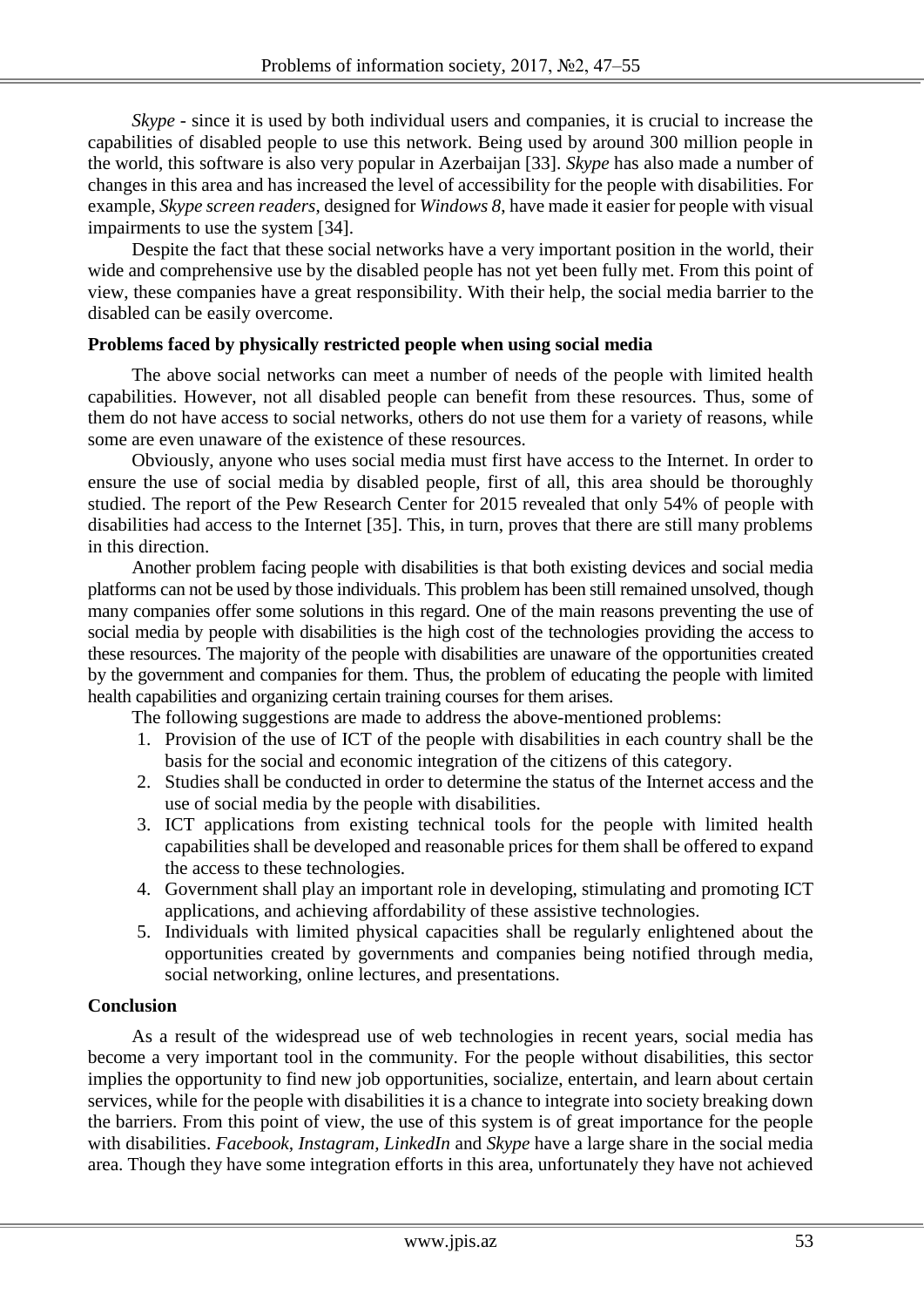the full resolution of the problem. In the modern era, when the social media becomes one of the key components of the society, the access to these resources is one of the most important steps towards integrating the people with disabilities into the society. Government, private companies and civil society should unite their efforts for improving the needs of these people with the needs of the disabled and developing new ICT applications. They should contribute to the realization of the mission of providing the equal ICT opportunities for each individual.

# **References**

- 1. Kaplan A., Haenlein M. Users of the world unite!Retrieved 10 November 2011, <http://www.openmediart.com/log/pics/sdarticle.pdf>
- 2. World Health Organization, 2014,http:/[/www.who.int/disabilities/en/](http://www.who.int/disabilities/en/)
- 3. Khetarpall A. Information and Communication Technology (ICT) and Disability // Review of Market Integration, 2014, vol.6, no.1, pp.96–13.
- 4. The Union of Disabled People Organizations of the Republic of Azerbaijan http:/[/www.udpo.az/qanunlar/index.html](http://www.udpo.az/qanunlar/index.html)
- 5. Nabil E. Innovation and technology for persons with disabilities, 2013, <http://www.un.org/esa/socdev/egms/2013/ict/innovation-technology-disaability>
- 6. Gerasimenko A. IT and disabled people: rehabilitation and life in digits, https://www.3dnews.ru/560206/page-2.html
- 7. Mikheev A.M., "The Role of Social Networks in the Life of Minors with Disabilities," in The Scientific Journal "Service", 2014, vol. 8, No3, pp.16–21.
- 8. Using ICTs promote education and job training for persons with disabilities,http://www.connectaschool.org/sites/default/files/Mod4\_executive
- 9. Empowerment of people with disabilities using ICT, 2010, http://www.makaia.org/english.shtml?apc=s1-1---&x=2444.
- 10. Australian Communications Consumer Action Network (ACCAN) December 2012. SociAbility: social media for people with a disability, http://www.mediaaccess.org.au/web/social-media-for-people-with-a-disability
- 11. Kietzmann, J. Hermkens, K. McCarthy I. & Silvestre, B. Social media? Get serious! Retrieved 12 November 2011,

http://www.sciencedirect.com/ science/article/pii/S0007681311000061

- 12. Lysenko A.E. A look at the development of the information society based on equal opportunities, http://www.emag.iis.ru/arc/infosoc/emag.nsf/BPA/d4c5c4a219e12635c32576d70032
- 13. Computers and we, https://www.lifehacker.ru/2014/10/15/texnologii-dlya-slepyh
- 14. Assistive Technology Act of 1998. U.S. Government Printing Office, 1998, http://www.section 508.gov/assistive-technology-act-1998
- 15. Assistive Technology: Building Bridges, 2015, http://www.abilities.com/community /assistive\_technology.html
- 16. Mammadova M., Guliyeva N., Ahmadov S. The role of ICT in the process of integration of people with disabilities into the society / Proceedings of the first republic scientific-practical conference on "Multidisciplinary problems of electronic medicine", Baku, 24 May 2016, pp.273–276.
- 17. Bellini J. The Statistics Portal, Avqust, 2015,

http://www.statista.com/statistics/274774/forecast-of-mobile-phone-users-worldwide/

- 18. Apple, Accessibility IOS Voice Over, 2013, http://www.apple.com/accessibility/ios/voiceover
- 19. Apple, Accessibility IOS, 2011,http://www.apple.com/accessibility/ios
- 20. Apple Inc şirkəti, 2009,<http://www.apple.com/ios/siri>
- 21. Google, Voice Access, 2011, ttps://www.support.google.com/accessibility/android#topic=6151842